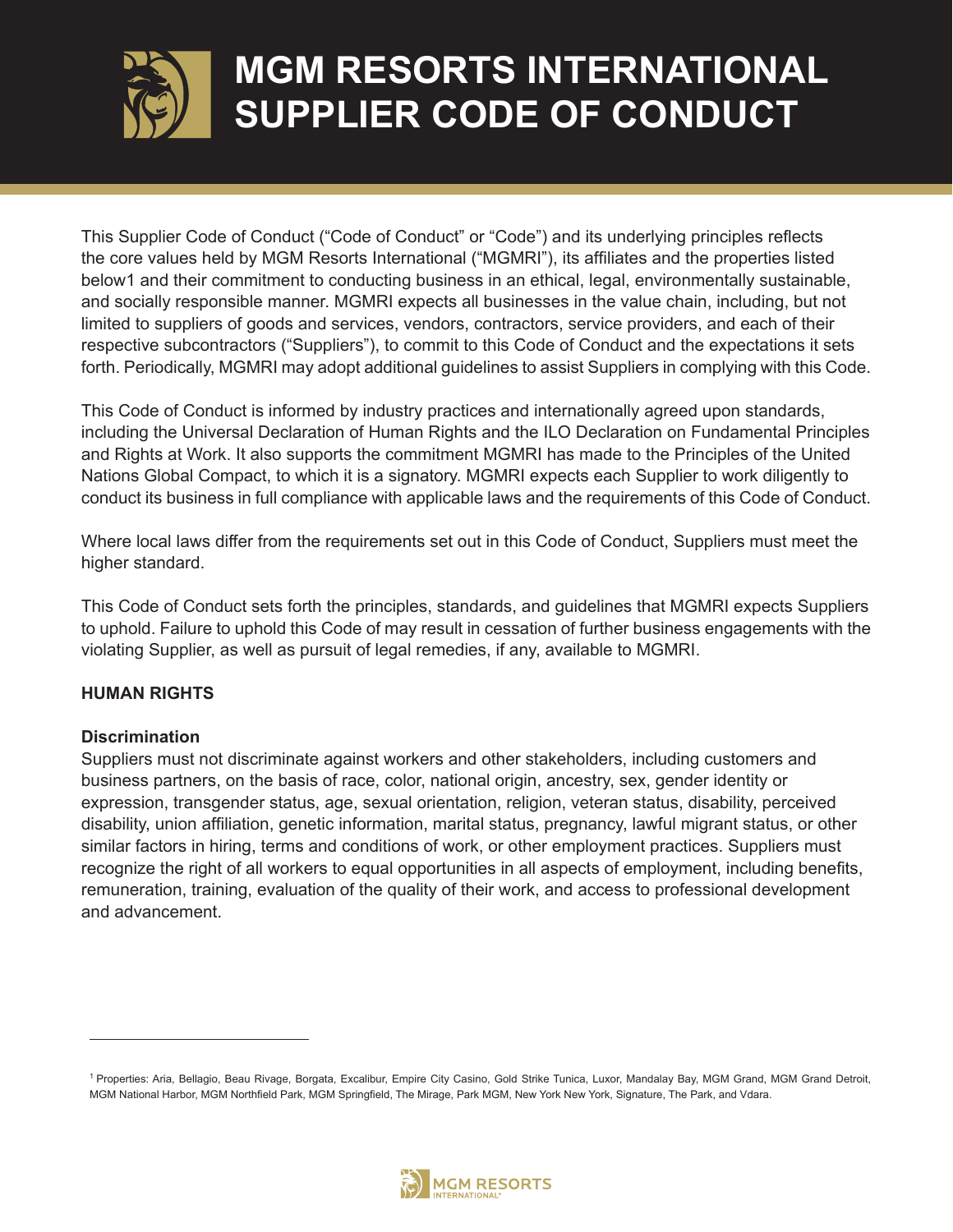

### **Harassment & Abuse**

Suppliers shall treat workers with dignity and respect. Suppliers are expected to neither commit nor tolerate any form of harassment or abuse in the workplace. This includes discrimination, physical, verbal, mental, sexual, and psychological harassment, coercion, and abuse. All workers must be protected from retaliation, including as related to reporting incidents of harassment and abuse.

## **Wages, Benefits & Hours**

At a minimum, Suppliers must operate in full compliance with all applicable labor laws regarding wages, work hours, vacation time, overtime, holidays, and benefits. Suppliers must not require workers to work more than the lesser of a) 48 regular work hours per week, plus 12 hours of overtime, or b) the limits on regular and overtime hours as allowed by local law, except in extraordinary circumstances and strictly in compliance with all applicable laws. All overtime must be performed on a voluntary basis.

Workers must have at least one day off for every seven-day work period. Suppliers must provide wages and benefits to workers as required by law, the local industry standard, or as stated in written employment terms, whichever is higher. This includes payment of overtime work at a premium rate. Deductions from wages as a disciplinary measure is prohibited. All wages owed to workers must be distributed in a timely matter and in compliance with the applicable law.

Suppliers must keep complete, transparent, ongoing, and accurate records of worker compensation and time worked.

### **Child Labor**

Suppliers must not employ any persons under the age of 15, the applicable minimum age for employment, or the applicable age for completing compulsory education, whichever is highest. Suppliers must observe all applicable legal requirements as well as conditions as set out in the ILO Minimum Age Convention (No 138) for all workers under 18 years of age. Suppliers must have verification processes in place to ensure no recruitment of child labor.

## **Forced Labor and Human Trafficking**

All Suppliers must ensure that no forced labor, including bonded, indentured, involuntary prison labor or slave labor is used, as defined in the ILO Forced Labor Convention (No. 29) and the Abolition of Forced Labor Convention (No. 105). Suppliers are expected to not charge recruitment fees as part of the application process or use fraudulent recruitment practices.

### **Freedom of Association & Collective Bargaining**

Suppliers must respect workers' right to associate, organize and bargain collectively in a lawful and peaceful manner without penalty, retaliation, or interference. Where workers are represented by a union, Suppliers are required to establish a constructive dialogue with their freely chosen representatives and bargain in good faith with such representatives.

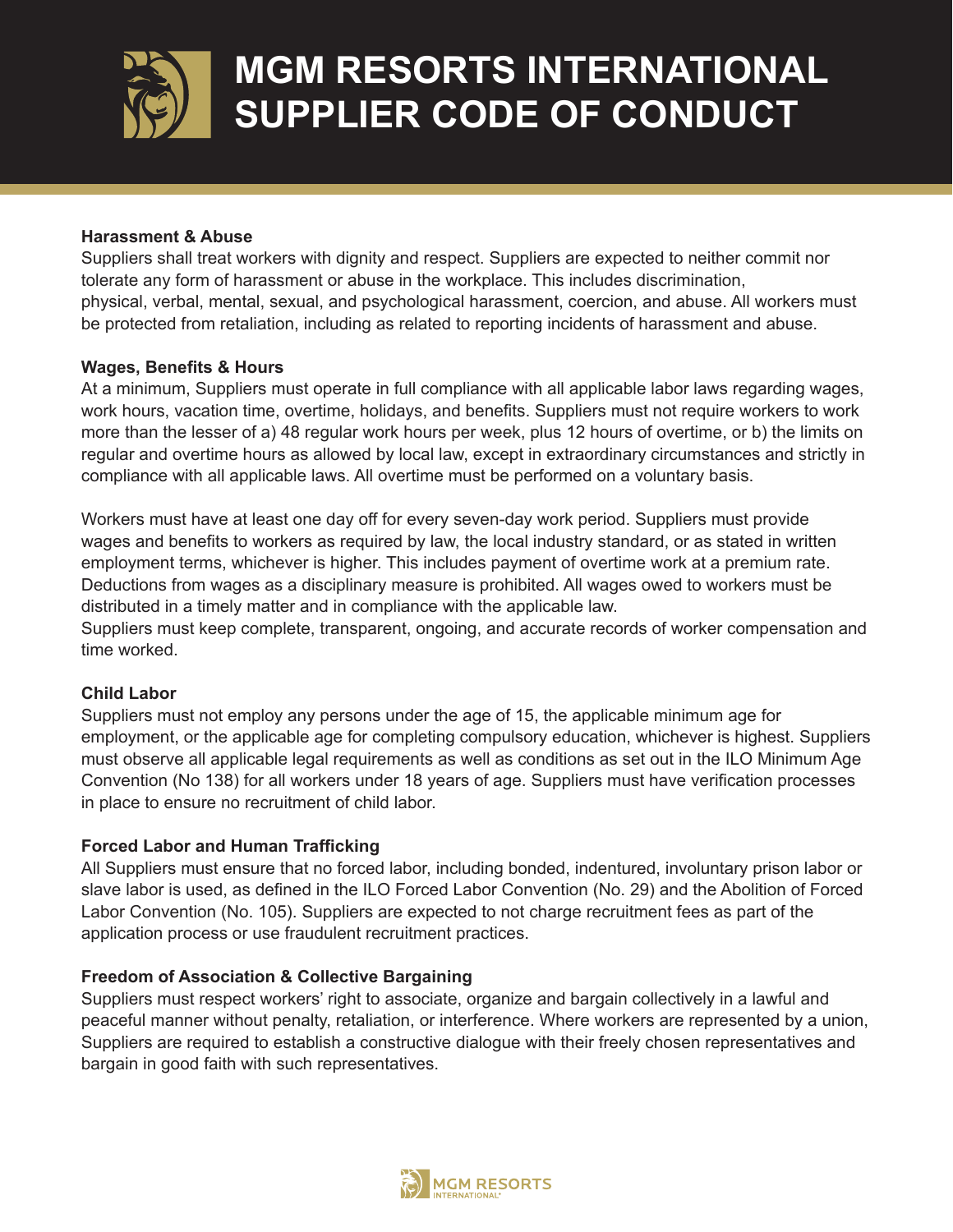

### **Worker Feedback and Grievance Mechanisms**

Suppliers must establish a confidential, unbiased, non-retaliatory complaint procedure that enables workers to raise concerns without fear of intimidation. Retribution or retaliation taken against any individual who has sought advice or reported a complaint, including questionable behavior or a possible violation of this Code of Conduct, is prohibited. Violations can be reported to MGMRI Ethics and Compliance Hot Line by calling from within the United States (877) 597-7462 or visiting www.mgmethics.ethicspoint.com.

## **HEALTH, SAFETY & ENVIRONMENT**

## **Health & Safety**

Suppliers must ensure that they have a safe and healthy work environment that operates in compliance with all applicable laws and regulations related to workplace conditions. Suppliers are required to maintain a productive workplace by minimizing the risk of accidents, injury, and occupational diseases. Suppliers must ensure facilities have, including but not limited to, accessible and adequate bathrooms, potable water, sanitary food preparation and eating facilities, ventilation, lighting, and temperature control. If housing is provided, living conditions must be clean, safe, and reasonable. Suppliers should also include appropriate controls, safe procedures, preventative maintenance, and appropriate protective equipment. Suppliers must take necessary steps to ensure that sites are structurally safe and well maintained. Fire exits must remain accessible and unobstructed, and safety equipment, evacuation plans, and periodic evacuation drills should be provided.

### **Animal Welfare**

Suppliers must comply with local and international regulations and standards on the ethical, humane and legal treatment of animals, including the "Five Freedoms of Care" as endorsed by the World Organization for Animal Health. This includes freedom from thirst, hunger and malnutrition; freedom from fear and distress; freedom from heat stress or physical discomfort; freedom from pain, injury and disease; freedom to express normal patterns of behavior. Suppliers must also uphold applicable MGMRI policies related to animal welfare.

## **SUPPLIER ENGAGEMENT**

### **Subcontracting**

Supplier may only use Subcontractors to the extent authorized in writing by MGMRI and only pursuant to the terms of Supplier's agreement with MGMRI. Notwithstanding the foregoing, (i) Supplier will remain fully and solely responsible and liable for proper performance of all Supplier obligations under its Agreement, and (ii) Supplier will ensure that all such Subcontractors are informed of and agree in writing to comply with all applicable terms and conditions of this Code of Conduct.

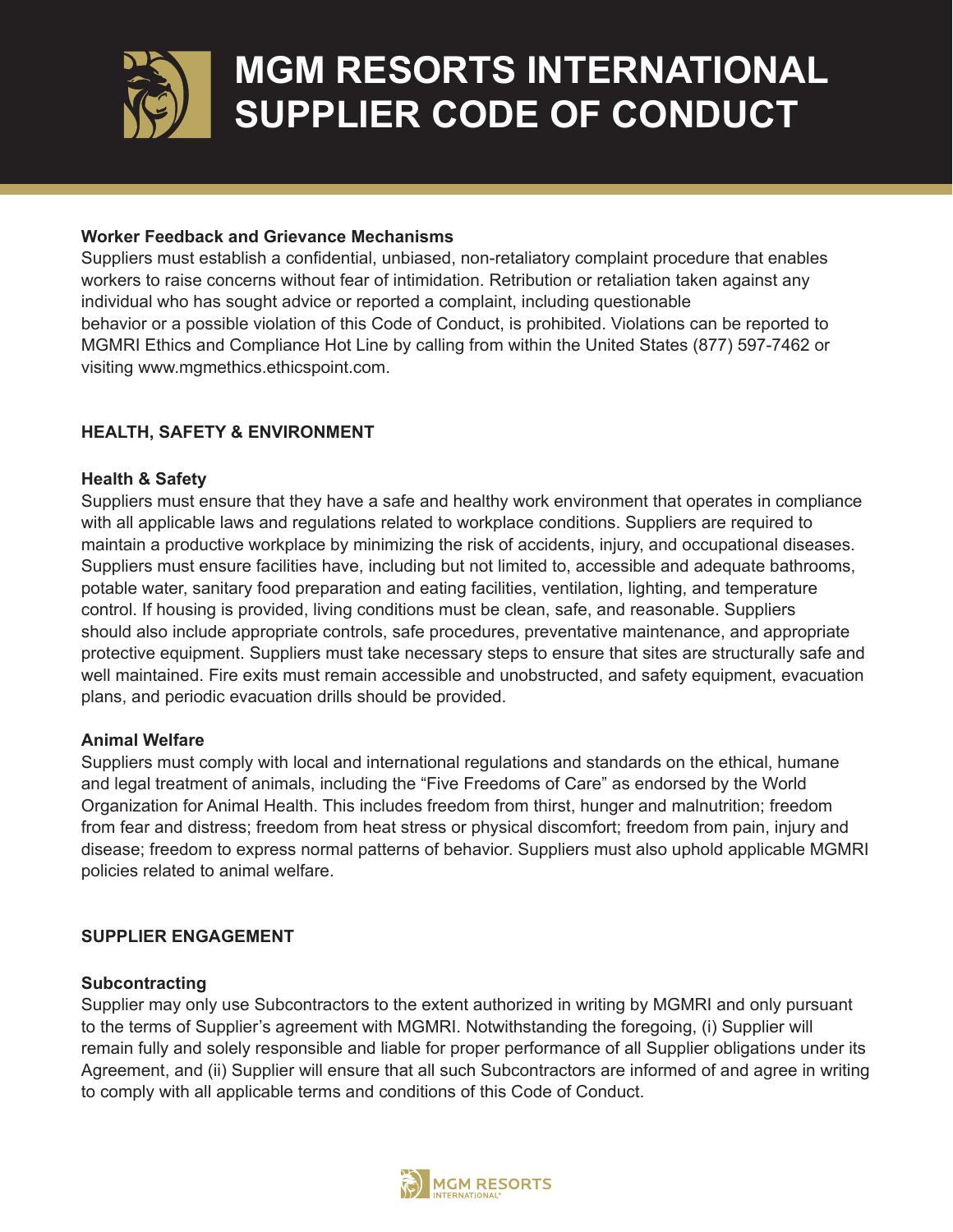

## **Legal and Ethical Sourcing**

MGMRI is committed to the legal and ethical sourcing of its products and services and will not knowingly make purchases made with illegally harvested, produced, or traded products and services; nor will it knowingly make purchases associated with forced or involuntary labor, in whole or in part.

### **Management Systems**

Suppliers must ensure that the requirements of this Code are consistently implemented, adequately monitored, and clearly communicated to workers and supervisors in a language that they understand.

## **ETHICS AND COMPLIANCE**

### **Legal Compliance**

Suppliers must act in accordance with all applicable international, federal, state, and local laws and regulations. All government-required licenses and certificates must be retained and maintained. - Suppliers must be honest, direct, and truthful in discussions with regulatory agency representatives and government officials.

### **Corruption & Bribery**

Suppliers, their representatives and workers, must neither engage in nor tolerate association with any form of corruption, bribery, extortion, or embezzlement. Suppliers must not participate in bribes or kickbacks of any kind, whether dealing with public officials or individuals in the private sector. Suppliers, their representatives and workers must follow all anti-corruption and anti-money laundering laws, as well as laws governing lobbying, gifts, and payments to public officials, political campaign contribution laws, and other related regulations, including the US Foreign Corruption Practices Act (FCPA) and local laws.

### **Conflict of Interest**

All Suppliers must inform MGMRI of any actual, perceived, and potential conflicts of interest that arise from business or personal relationships with MGMRI customers, suppliers, business associates, workers, or competitors via the Ethics and Compliance Hot Line. Please call (877) 597-7462, or visit mgmethics.ethicspoint.com.

### **Fair Competition & Marketing**

MGMRI succeeds by competing fairly and dealing truthfully with customers and Suppliers, without manipulation or concealment. Suppliers must uphold fair business standards in advertising, sales, and competition. Suppliers are required to comply with applicable antitrust and competition laws that prohibit agreements between competitors that affect prices, costs, terms, or conditions of sale.